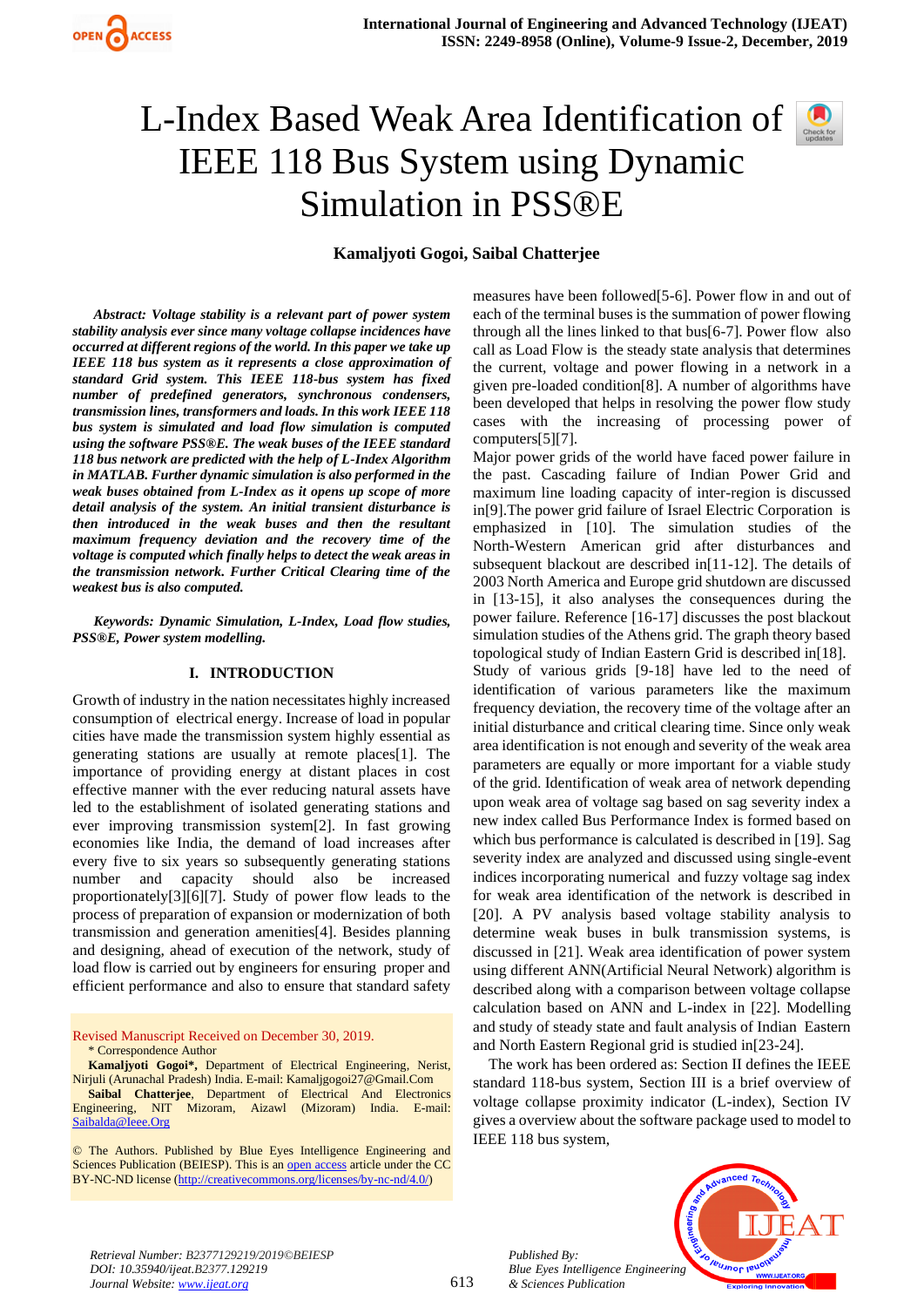Section V describes about Dynamic simulation and Critical clearing time, Section VI comprises of discussion of the results followed by Section VII where conclusion and the findings are summarized.

## **II. DESCRIPTION OF THE SYSTEM**

A part of U.S. Midwest Interconnect System was published in 1962, which latter on became well known as IEEE 118 bus network or system[25-26]. It consists of 118 buses and 177 transmission lines, 9 transformers, 91 loads and 19 generators

with a total generation capacity of 4,377 MW and compensators of 574 MW capacity[26]. Out of the 118 buses, 32 bus are generator bus belonging to a single zone. IEEE 118-bus system is one of the more complex and bigger system which represents a close approximation of standard Grid system which is the main reason for choosing this system. Here the standard IEEE 118 bus system shown in Fig 1 has been modelled and load flow simulation is computed using PSS®E software.



## **III. L-INDEX VOLTAGE COLLAPSE INDICATOR[30]**

L-Index based voltage collapse indicator was introduced by Kessel and Glavitch [22][30] for the two bus network, subsequently it was generalized for multi-bus network[22]. Considering a network of *x* number of buses which includes generator buses and load buses as  $1, 2, \ldots$ , g and  $(g+1)$ ,  $(g+2)$ , … , x respectively. A load flow analysis is performed and the



*Retrieval Number: B2377129219/2019©BEIESP DOI: 10.35940/ijeat.B2377.129219 Journal Website[: www.ijeat.org](http://www.ijeat.org/)*

*Published By:*

*& Sciences Publication*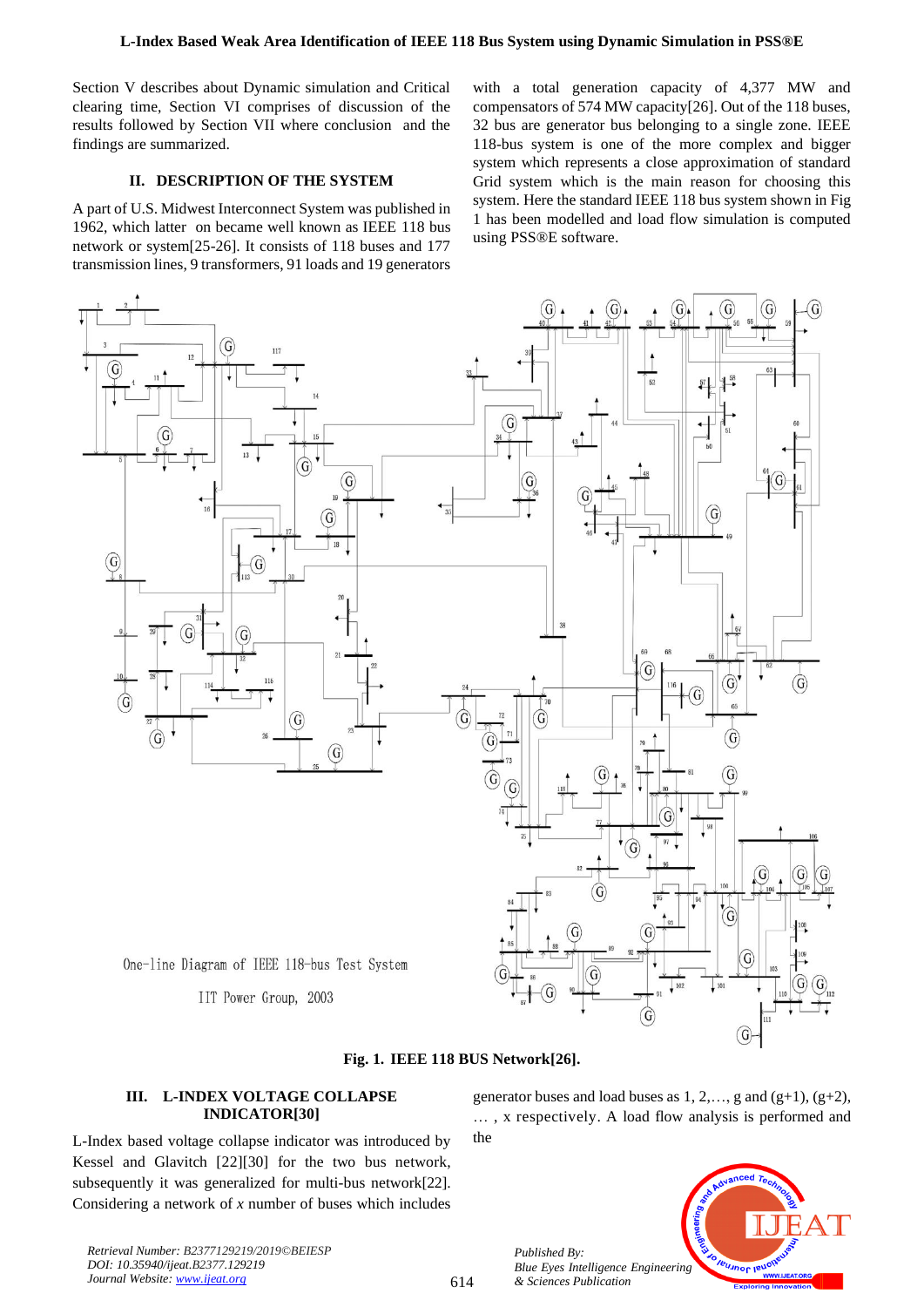

subsequently with its help L-Index value are computed as in (1).

$$
L_{j} = \left| 1 - \sum_{i=1}^{g} F_{ji} \frac{V_{i}}{V_{j}} \right| \tag{1}
$$

where ,

*j =*(g+1), (g+2), …, x i.e., *j Є* set of load buses. *i C* set of generator buses.

 $V_i$  and  $V_j$  are the bus voltages at buses i and j, respectively. The values of  $F_{ji}$  in (1) is obtained from the Y-bus matrix and is given by (2).

$$
F^{LG} = [Y^{LL}]^{-1} [Y^{LG}] \qquad (2)
$$

where  $[Y^{LL}]$  and  $[Y^{LG}]$  are sub matrices of the Y-bus matrix[22].

The range of L-Index value is [0, 1]. When L tends to 1 systems slants towards voltage collapse. The value between L-index and 1 is the load margin or stability margin for a given predefined loading condition[22]. At a given loading condition, load flow analysis is performed and with its help L-index values are computed. The bus having the largest value of L-index is the most prone to voltage collapse]30]. Thus the weakest link within the system can be easily locate thereby, prompting electric power utilities to take protective measures preventing the system to become unstable.

#### **IV. SOFTWARE PACKAGE USED FOR MODELLING[27-29]**

Power System Simulator for Engineering(PSS/E) [27-29] is a program from Siemens Power Transmission & Distribution, Inc., Power Technologies International (Siemens PTI) for simulating, analyzing and optimizing the performance of power system[27]. User is equipped with vast majority of scenario in different technical areas, including: load flow, fault calculation, dynamic analysis, pricing and policies, transfer interval analysis and network simplification etc. It runs in both graphical user interface mode as well as automation mode which includes all the options like load flow studies, different types of fault analysis, optimal power flow, various switching studies etc. PSS®E also provides the user with wide variety of options like automated raw data input, standard data input, output in different standard format, manipulation, preparation and analysis etc. Additionally user can take the benefit of its computational tools by preparing graphical, tabular or spreadsheet representation. It can also be integrated with different recognised software packages to increase its efficiency and usefulness.

## **V. DYNAMIC SIMULATION AND CRITICAL CLEARING TIME**

In dynamic simulation it is assumed that the plant is in a state of change. A dynamic simulation takes time as a variable of consideration. It assumes that the system is in a state of continuous variation with respect to time [31]. Dynamic simulation is used to examine different control techniques, by introducing disturbances or faults to the plant, and seeing how well the controllers respond to the problem. [32-33] Critical Clearing Time (CCT) is the extreme time for which fault can be induced in a system depriving the system of becoming stable[34]. It determines the quality of the

*Retrieval Number: B2377129219/2019©BEIESP* protection necessary for the power network. In calculating critical clearing time generally three-phase fault is a

*DOI: 10.35940/ijeat.B2377.129219 Journal Website: [www.ijeat.org](http://www.ijeat.org/)*

constraint which is applied as it shows the transient stability boundary of the system [8]. The basis of this analysis is that it searches within a user-specified data range. Each step of the analysis is performed by an automated run of the program or simulation process thereby producing either unstable or stable states depending upon the time factor [7]. The user determines the stable and unstable states based on his pre-determined conditions specified earlier. The first unstable state and last stable state is hereby fully analyzed to compute the critical clearing time [35].

#### **VI. RESULTS**

IEEE standard 118 bus system has been modelled[36] in this paper using PSS/E. The power flow results has been used to calculate the L-Index of all the buses. The results are then arranged in descending order and buses having higher L-Index value are presented as shown in Table I. The bus having higher L-Index value are more prone to voltage collapse which helps us to predict the weak bus[22].

| <b>L-INDEX VALU</b> |
|---------------------|
|                     |

| SI.<br>No. | <b>Bus No</b> | <b>Bus</b><br><b>Voltage</b> | L-Index |  |
|------------|---------------|------------------------------|---------|--|
| 1          | 95(CALDWELL)  | 138                          | 0.0158  |  |
| 2          | 71(NPORTSMT)  | 138                          | 0.0135  |  |
| 3          | 44(WMVERNON)  | 138                          | 0.0116  |  |
| 4          | 43(S.KENTON)  | 138                          | 0.0113  |  |
| 5          | 41(S.TIFFIN)  | 138                          | 0.0109  |  |
| 6          | 82(LOGAN)     | 138                          | 0.0109  |  |
| 7          | 96(BAILEYSV)  | 138                          | 0.0096  |  |
| 8          | 83(SPRIGG)    | 138                          | 0.0093  |  |
| 9          | 51(NEWCMRST)  | 138                          | 0.0089  |  |
| 10         | 75(STHPOINT)  | 138                          | 0.0089  |  |





Further dynamic simulation are performed and buses which takes maximum time to reach a state of stability after the initial disturbance are presented as shown in Table II and buses having higher recovery time are plotted as shown in Fig 2 and Fig 3 respectively.

*Published By: Blue Eyes Intelligence Engineering & Sciences Publication* 

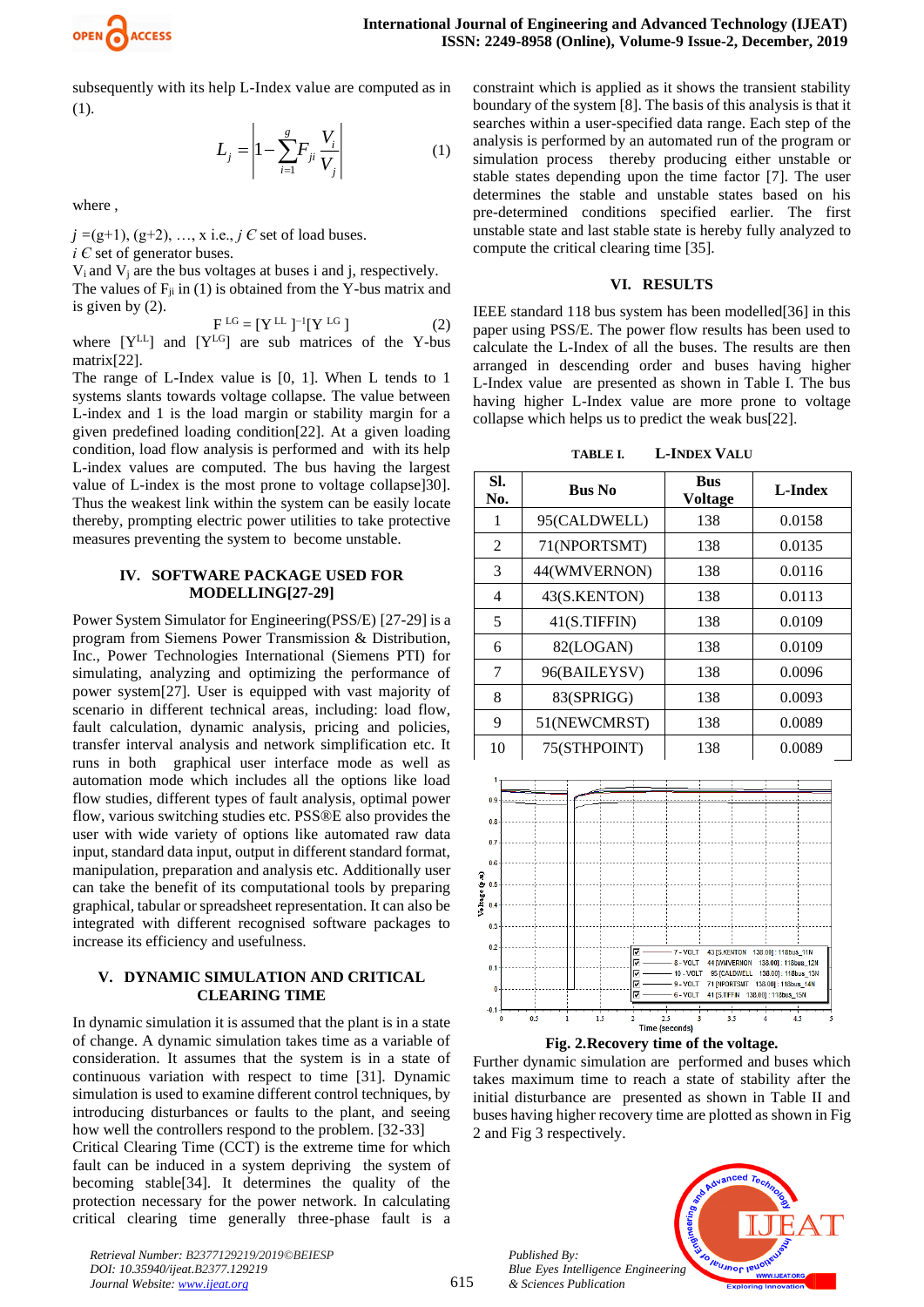

**Fig. 3.Enlarged view of the recovery time.**

| 1 ADI JE 11.<br>уонаде кесоусгу типе |                     |                    |                                 |  |  |  |  |
|--------------------------------------|---------------------|--------------------|---------------------------------|--|--|--|--|
| SI.<br>No.                           | <b>Bus No(Name)</b> | <b>Bus Voltage</b> | Time for<br>voltage<br>recovery |  |  |  |  |
| 1                                    | 95(CALDWELL)        | 138                | 4.624999                        |  |  |  |  |
| $\overline{2}$                       | 71(NPORTSMT)        | 138                | 3.616665                        |  |  |  |  |
| 3                                    | 44(WMVERNON         | 138                | 3.591666                        |  |  |  |  |
| 4                                    | 43(S.KENTON)        | 138                | 3.399999                        |  |  |  |  |
| 5                                    | 41(S.TIFFIN)        | 138                | 3.283332                        |  |  |  |  |
| 6                                    | 82(LOGAN)           | 138                | 3.194799                        |  |  |  |  |
| 7                                    | 96(BAILEYSV)        | 138                | 3.174899                        |  |  |  |  |
| 8                                    | 83(SPRIGG)          | 138                | 3.166666                        |  |  |  |  |
| 9                                    | 51(NEWCMRST)        | 138                | 3.058332                        |  |  |  |  |
| 10                                   | 75(STHPOINT)        | 138                | 3.041666                        |  |  |  |  |

**TABLE II. voltage Recovery Time**



**Fig. 4.Calculation of Critical clearing Time**

Frequency deviation of Caldwell bus with increase in transient disturbance is shown in Fig 4. Further while calculating critical clearing time transient disturbance was increased by 10ms but closer to the probable CCT for better accuracy it was reduced to 1 ms. Critical clearing time of Caldwell Bus is found to be 235ms from simulation results.

#### **VII. CONCLUSION**

This work presents a detailed study of IEEE 118 bus network. Power flow analysis is performed after modelling the standard IEEE 118 bus system in PSSE. L-Index of the buses are calculated which predicts the weak bus in the system. 95(CALDWELL) is found to be the most vulnerable bus which is closely followed by 71(NPORTSMT), 44(WMVERNON), 43(S.KENTON) and 41(S.TIFFIN). Further dynamic simulation is also performed at the buses which further validates the weak buses. Thus from the above inference we can conclude that 95(CALDWELL) is the weakest bus and area near it ultimately becomes more prone to voltage collapse as presented in Table III. So necessary precautionary measures should be taken to avoid any cascading failure of the system. The Critical Clearing time from the dynamic simulation was found to be 217ms.

**TABLE III. Summary**

| SI.<br>No. | <b>Bus Name</b><br><b>(Voltage Level)</b><br>kV) | <b>L-Index Bus</b><br>order | <b>Dynamic</b><br>simulation Bus<br>order | <b>Voltage</b><br><b>Recovery</b><br>time | <b>Critical</b><br><b>Clearing</b><br>Time(ms) |
|------------|--------------------------------------------------|-----------------------------|-------------------------------------------|-------------------------------------------|------------------------------------------------|
|            | CALDWELL<br>(138.00)                             | 0.0158                      | <b>CALDWELL</b>                           | 4.624999                                  | 217                                            |

#### **ACKNOWLEDGMENT**

This work has been helped and motivated by DST FIST Program project number ETI-211\_2007, 28<sup>th</sup> April 2008 and NERIST TEQIP-II Project.

## **REFERENCES**

- 1. I. Dobson, B. A. Carreras, and D. E. Newman, "How many occurrences of rare blackout events are needed to estimate event probability?" IEEE Transaction on Power System, Aug. 2013, vol. 28, no. 3, pp. 3509–3510,.
- 2. P. Hines, J. Apt, and S. Talukdar, "Large blackouts in North America: Historical trends and policy implications," Energy Policy, 2009, vol. 37, no. 12,pp. 5249-5259.
- 3. J. Kim, J. A. Bucklew, and I. Dobson, "Splitting method for speedy simulation of cascading blackouts," IEEE Transaction on Power System, Aug. 2013,vol. 28, no. 3, pp. 3010–3017.

*Retrieval Number: B2377129219/2019©BEIESP DOI: 10.35940/ijeat.B2377.129219 Journal Website[: www.ijeat.org](http://www.ijeat.org/)*

- 4. K. R. Padiyar, HVDC Power Transmission Systems Technology and System Interactions, John Wiley & Sons. 1990, pp 2-10
- 5. J. L. Alqueres and J. C. Praca, "The Brazilian power system and the challenge of the Amazon transmission," in Proc. 1991 IEEE Power Engineering Society Transmission and Distribution Conference, pp. 315-320
- 6. Hadi Saadat , Power System Analysis,13th Edition, Tata McGraw Hill Publications, pp 450-460.
- 7. D P Kothari and I J Nagrath , Modern Power System Analysis, 4th Edition, Tata McGraw Hill Publication, pp 426-429.
- 8. P. Kundur, Power System Stability and Control, McGraw-Hill, New York, 1994, pp 23-40



*Published By: Blue Eyes Intelligence Engineering & Sciences Publication*